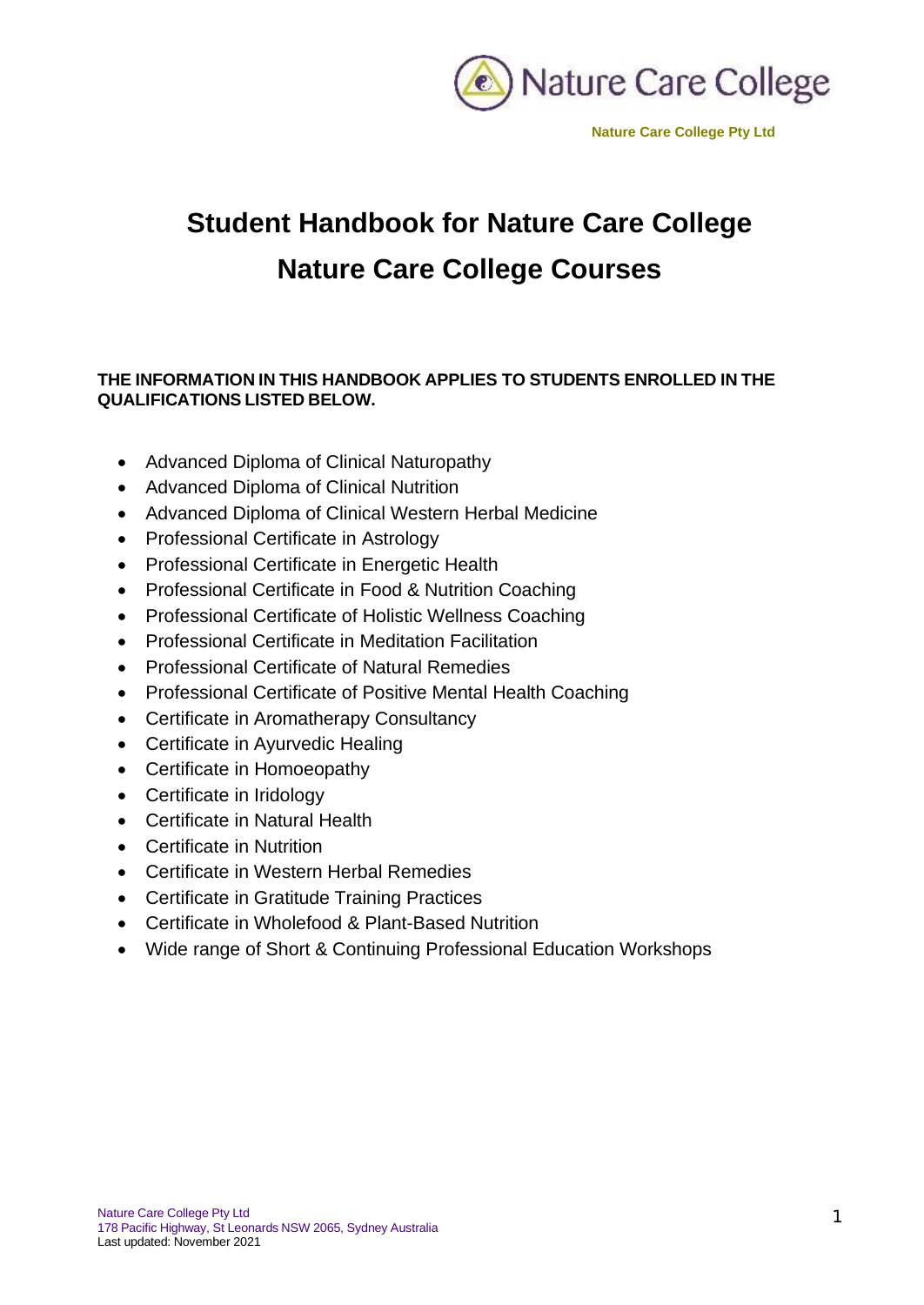

**Copyright Notice** © **Nature Care College Pty Ltd** NSW, Australia, 2016

Copyright protects this publication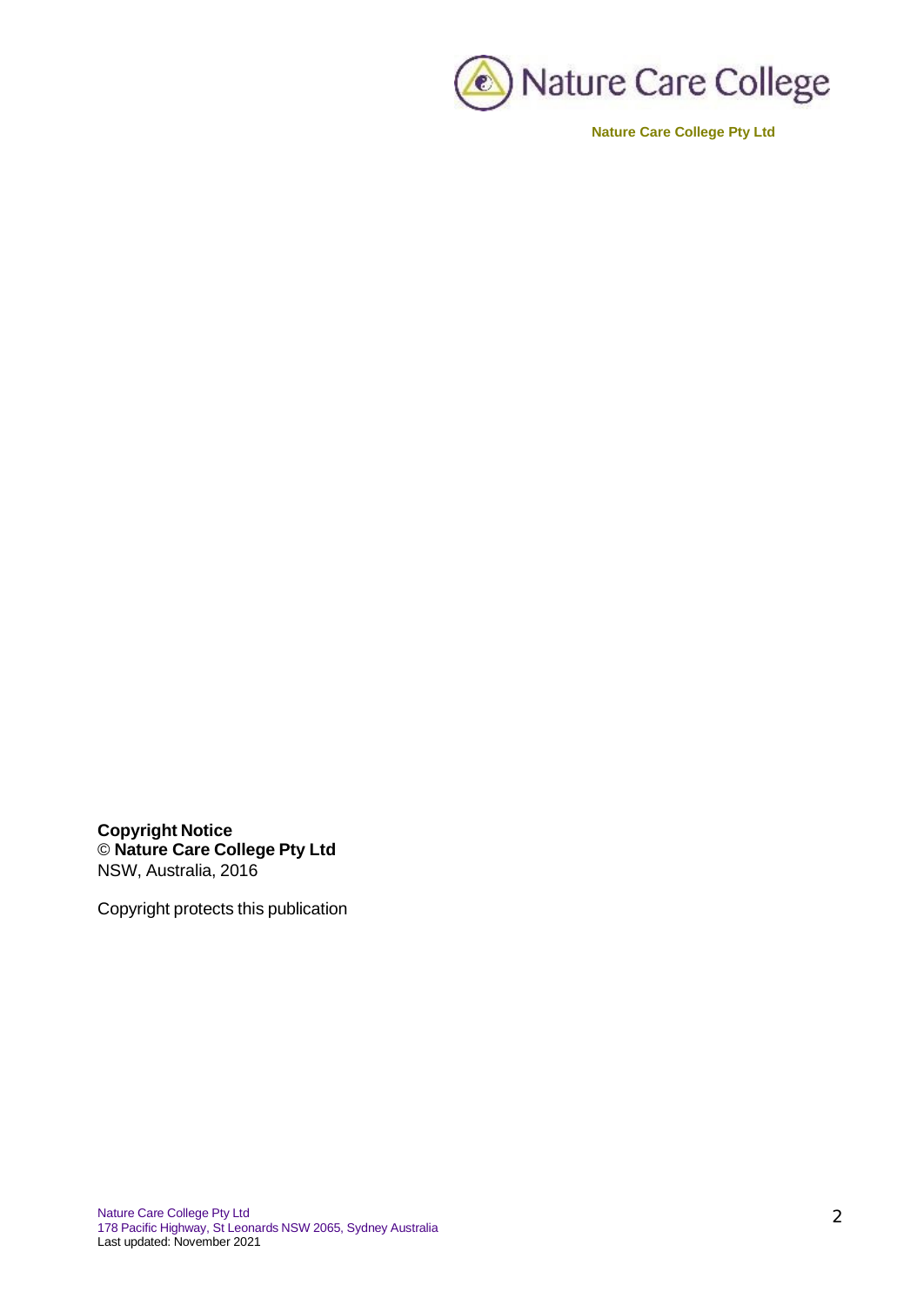

## **Handbook Disclaimer**

This Student Handbook contains information that is correct at the time of publication.

Changes to legislation and/or **Nature Care College Pty Ltd (Nature Care College)** policy may impact on the currency of information included. **Nature Care College** reserves the right to vary and update information without notice. You are advised to seek any changed information and/or updates from your trainer or by contacting **Nature Care College.**

This handbook has been prepared as a resource to assist students to understand their obligations and also, those of **Nature Care College.** Please carefully read through the information contained in this guide. All students need to read, understand, be familiar with, and follow the policies and procedures outlined in this Handbook. Any queries can be directed to: **Nature Care College Student Services Team: [info@naturecare.com.au](mailto:info@naturecare.com.au)**

## **Important Details**

**Head Office:** Nature Care College Pty Ltd

**Address:** 178 Pacific Highway St Leonards NSW 2065

**T** (02) 8423 8333<br>**E** info@naturecare

**E** [info@naturecare.com.au](mailto:info@naturecare.com.au)

**W** [www.naturecare.com.au](http://www.naturecare.com.au/)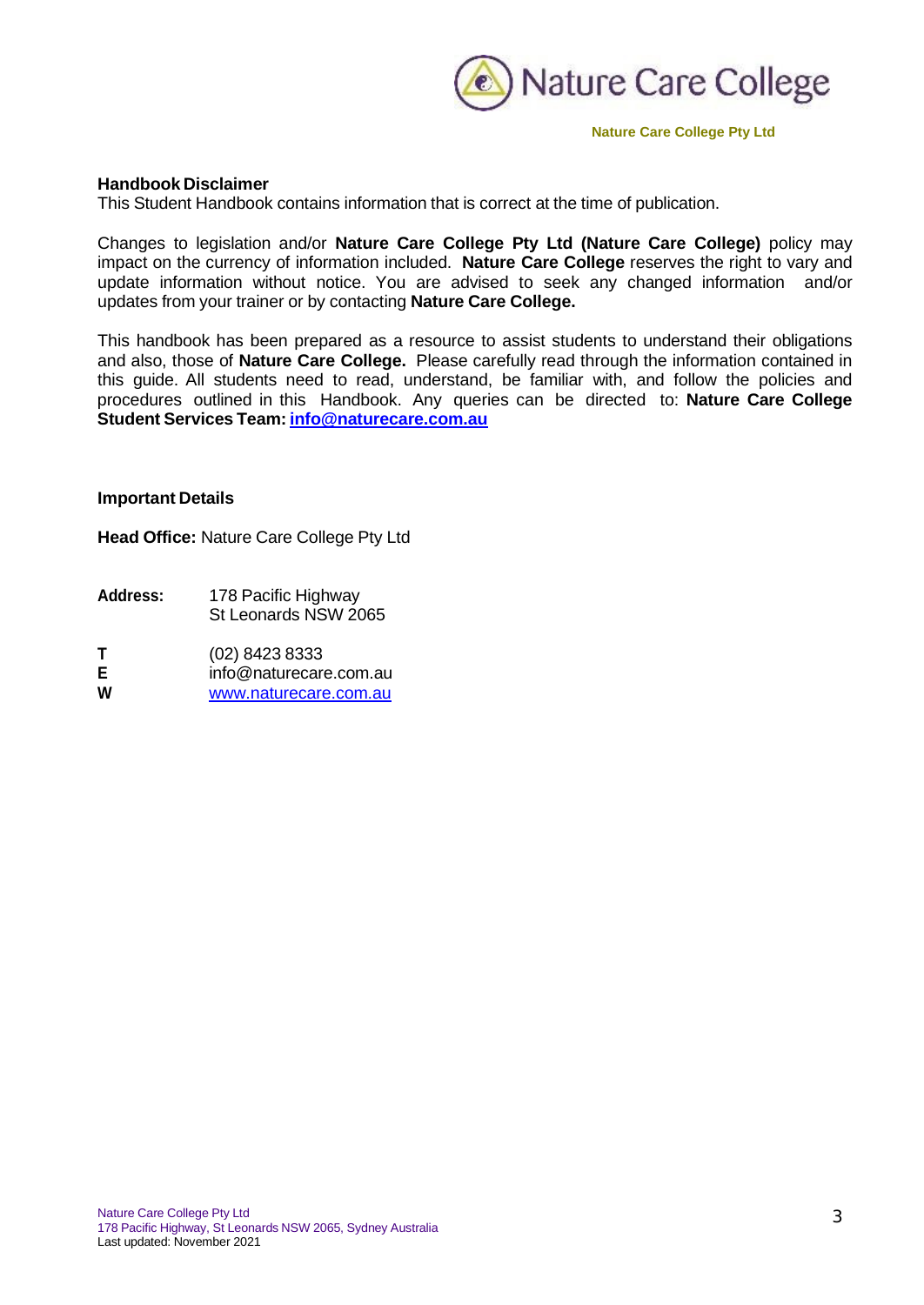

# <span id="page-3-0"></span>**Table of Contents**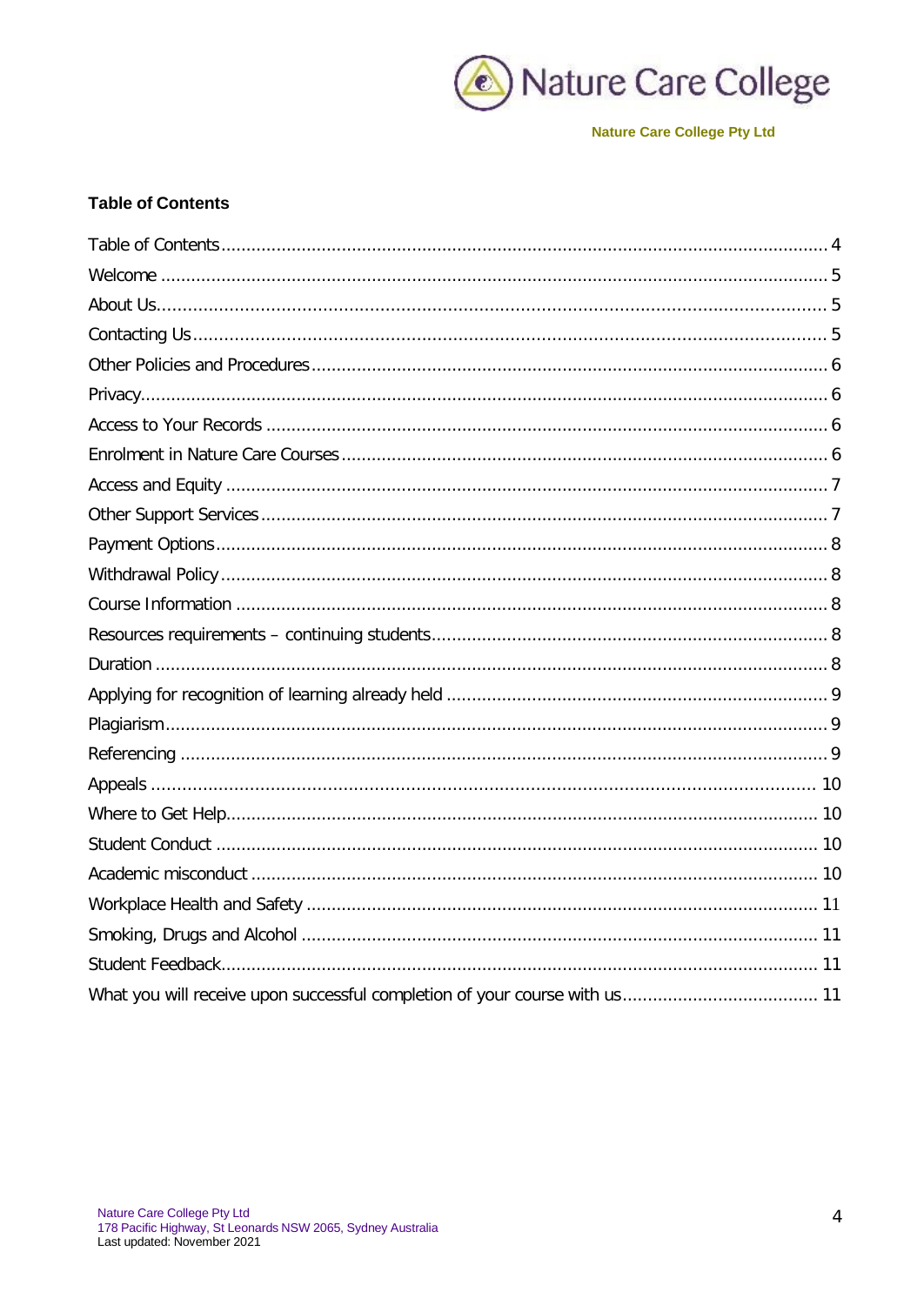

## <span id="page-4-0"></span>**Welcome**

Congratulations on your choice to undertake a qualification with **Nature Care College**. To assist you in your studies, this Handbook provides information on all College policies and procedures along with administrationandgeneralinformation.

## **Our Vision**

*Committed to being the leader for life enrichment through training excellence in holistic education*

*within a caring and supportive environment.*

## **Mission Statement**

Nature Care College is committed to providing training excellence for holistic education and training in natural therapies within a supportive environment. The emphasis is on the individual, recognising that each person has a different path to follow in life and a distinct way of developing and learning. The College's educational philosophy, which has developed over the past thirty-eight years, is based on the integration of holistic principles and medical science. We have a commitment to academic integrity, quality teaching, fostering and advancing knowledge in natural therapies.

Nature Care College strives to maintain and develop organisational structures, communication systems and decision-making procedures that are effective and efficient in defining and implementing its mission. At all times, we adhere to high ethical principles, honesty and respect for the environment and all its inhabitants.

## <span id="page-4-1"></span>**About Us**

Our courses are delivered by appropriately qualified and experienced trainers, and through a variety of methods. We offer training sessions via:

- Online learning
- Workplace training
- A combination of the above.

## <span id="page-4-2"></span>**Contacting Us**

Our contact details are listed in the 'Important Details' section at the beginning of this Handbook. Should you have queries regarding any aspect of your enrolment, please contact a Course Advisor to discuss. Feel free to contact us with any query you may have regarding your learning experience.

**Nature Care** follows a Code of Conduct which outlines how you can expect the organisation and our staff to behave. Similarly, **Nature Care** has expectations for student behaviour. These are outlined in the section 'Student Conduct'.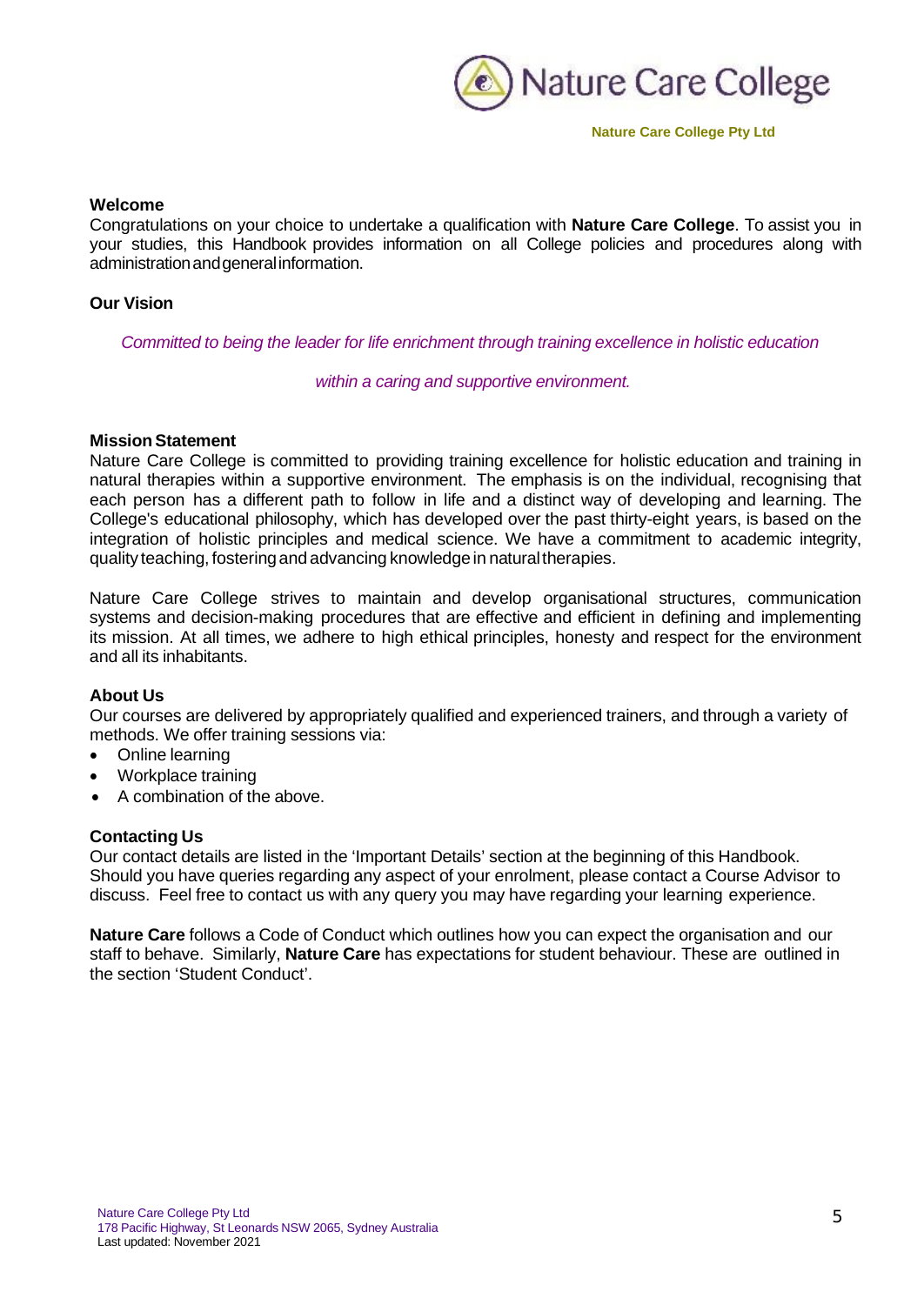

## **Nature Care's** Code of Conduct states that:

*Nature Care College is committed to improving the wellbeing of trainers and staff will act in accordance with all legal and ethical requirements to support learners enrolled with us. The values that underpin our work include: fairness, respect, integrity and responsibility. We demonstrate these values in our daily work by:*

- *providing quality training*
- *acting ethically and in accordance with all regulatory requirements*
- *being consistently honest, trustworthy and accountable*
- *being courteous and responsive in dealing with others*
- *being committed to social justice by opposing prejudice, injustice and dishonesty*
- *making decisions that are procedurally fair to people and which avoid discrimination, for example, on grounds such as gender, race, religion and culture ¡ promoting dignity and respect by avoiding behaviour which is, or might reasonably be perceived as, harassing, bullying or intimidating*
- *maintaining professional relationships*
- *working collaboratively with colleagues to reach our common goals*
- *maintaining and developing our professional and work practices.*

## <span id="page-5-0"></span>**Other Policies and Procedures**

Please contact our Student Services Department at [info@naturecare.com.au](mailto:info@naturecare.com.au) for more information in relation to your studies with us.

## <span id="page-5-1"></span>**Privacy**

**Nature Care College** strongly supports the privacy and confidentiality of its students. Information is collected and stored in accordance with the *Privacy Act 1988*. Certain general, non-specific information such as location, sex, age and results may be passed on to agencies to inform future funding arrangements and/or statistical data gathering requirements.

We will not give out your information to any person or agency without your permission, unless we are required to do so by law.

## <span id="page-5-2"></span>**Access to Your Records**

If you wish to access your student information file, please direct your enquiry to our Records Coordinator at: [info@naturecare.com.au](mailto:info@naturecare.com.au)

## <span id="page-5-3"></span>**Enrolment in Nature Care Courses**

Before submitting your enrolment form you should:

- Refer to the recommended Study Plans for enrolment recommendation. .The Study Plans lists the subjects you need to enrol into for each term of study. Ensure you are following your study plan to optimise your learning
- If you do not wish to follow the study plan, it's important that you contact a Course Advisor for advice on how to proceed. As not every subject is scheduled every term, failure to follow the study plan may result in delays in progressing your studies.
- Check (if you are unsure) about pre-requisites and co-requisites
- Notify a Course Advisor of any special circumstances that may impact your studies or any specific training needs of which the College is not already aware.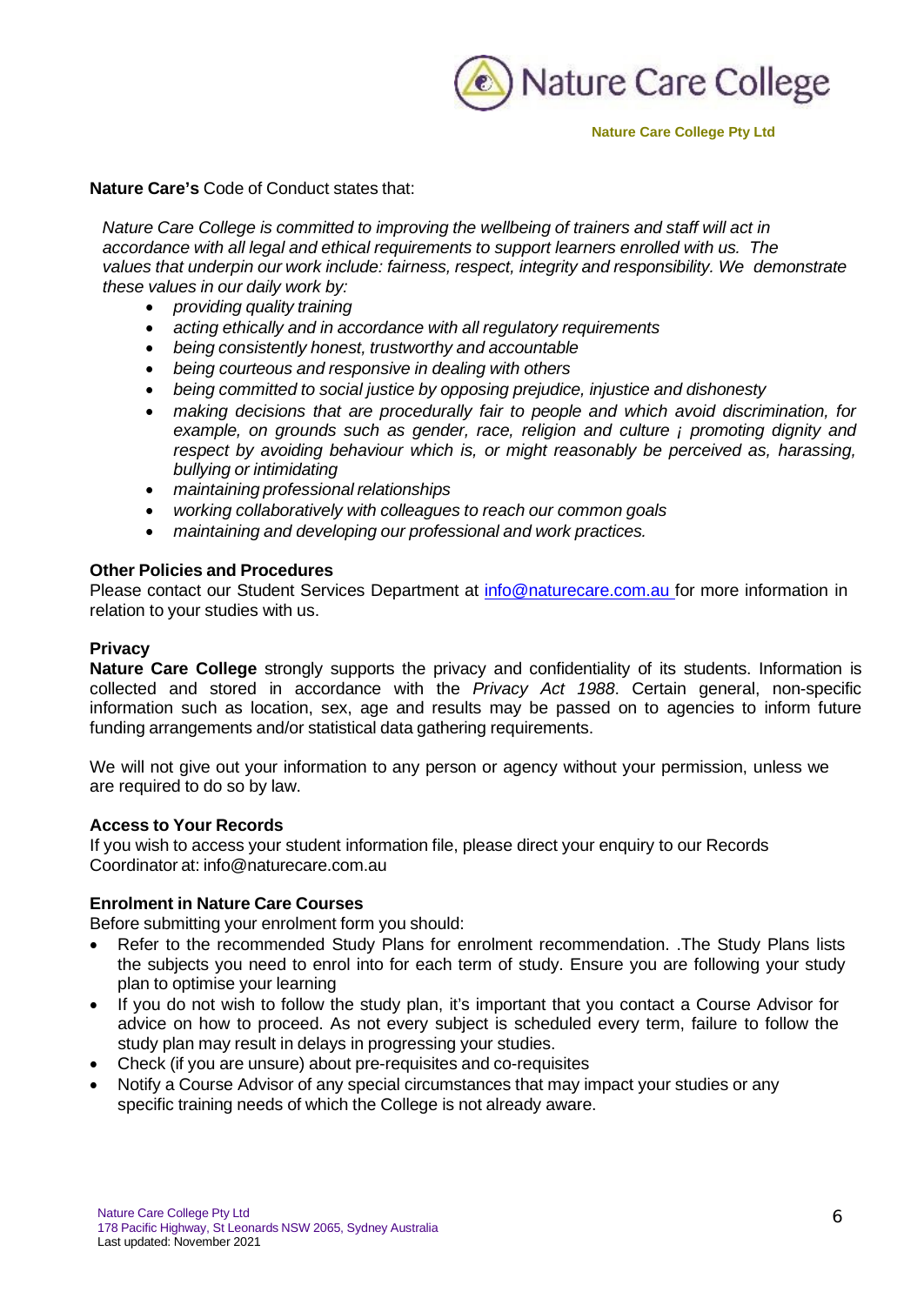

You should submit your completed enrolment form to a Course Advisor. Information on course tuition fees relating to your proposed course of study are provided as pre-enrolment information and you can access this information on the website and in the course timetable. Enrolment Terms and Conditions are outlined on all Enrolment Forms before you lodge your Enrolment Form please ensure you have read the Enrolment Terms and Conditions.

Once all re-enrolment forms have been completed, you will be enrolled into your Subject or Subjects.

You should contact Student Services at any time if you have queries regarding your enrolment.

## **Re-Enrolment Dates**

Nature Care College operates on a trimester system. This means you have three opportunities to re-enrol per year. Please refer to the Academic Calendar for Term dates [www.naturecare.com.au](http://www.naturecare.com.au/)

If you have further questions, please contact Student and Learning Services for support throughout the admissions process: [info@naturecare.com.au](mailto:info@naturecare.com.au) or 02 8423 3333.

## <span id="page-6-0"></span>**Access and Equity**

**Nature Care College** will work to meet the needs of the community and individuals and/or groups who might be otherwise disadvantaged. This includes providing fair allocation of resources and equal opportunity to access training services. **Nature Care College** prohibits discrimination based on factors including:

- Gender
- Age
- Marital status
- Sexual orientation
- Race
- Ethnicity
- Religious background
- Parental status

**Nature Care College** will work to ensure all participants have the right resources available to allow successful completion of course requirements. This includes flexible delivery and assessment arrangements where necessary.

It is the responsibility of all staff at **Nature Care College** to uphold our commitment to Access and Equity principles. We also have an Access and Equity Officer whose job it is to work with students to work with you to provide support you may need. If you have questions or concerns, please contact our Records and Access and Equity Coordinator on: [recordscordinator@naturecare.com.au](mailto:recordscordinator@naturecare.com.au)

## <span id="page-6-1"></span>**Other Support Services**

**Nature Care College** is at all times concerned for the welfare of its students. If you are experiencing difficulties and/or require counselling or personal support, there are a number of professional organisations well equipped to offer services to help.

Included are: Lifeline: 13 11 14 or [www.lifeline.org.au](http://www.lifeline.org.au/) Beyond Blue: 1300 22 4636 or [www.beyondblue.org.au](http://www.beyondblue.org.au/) Salvation Army: 13 SALVOS (13 72 58) or [www.salvos.org.au](http://www.salvos.org.au/)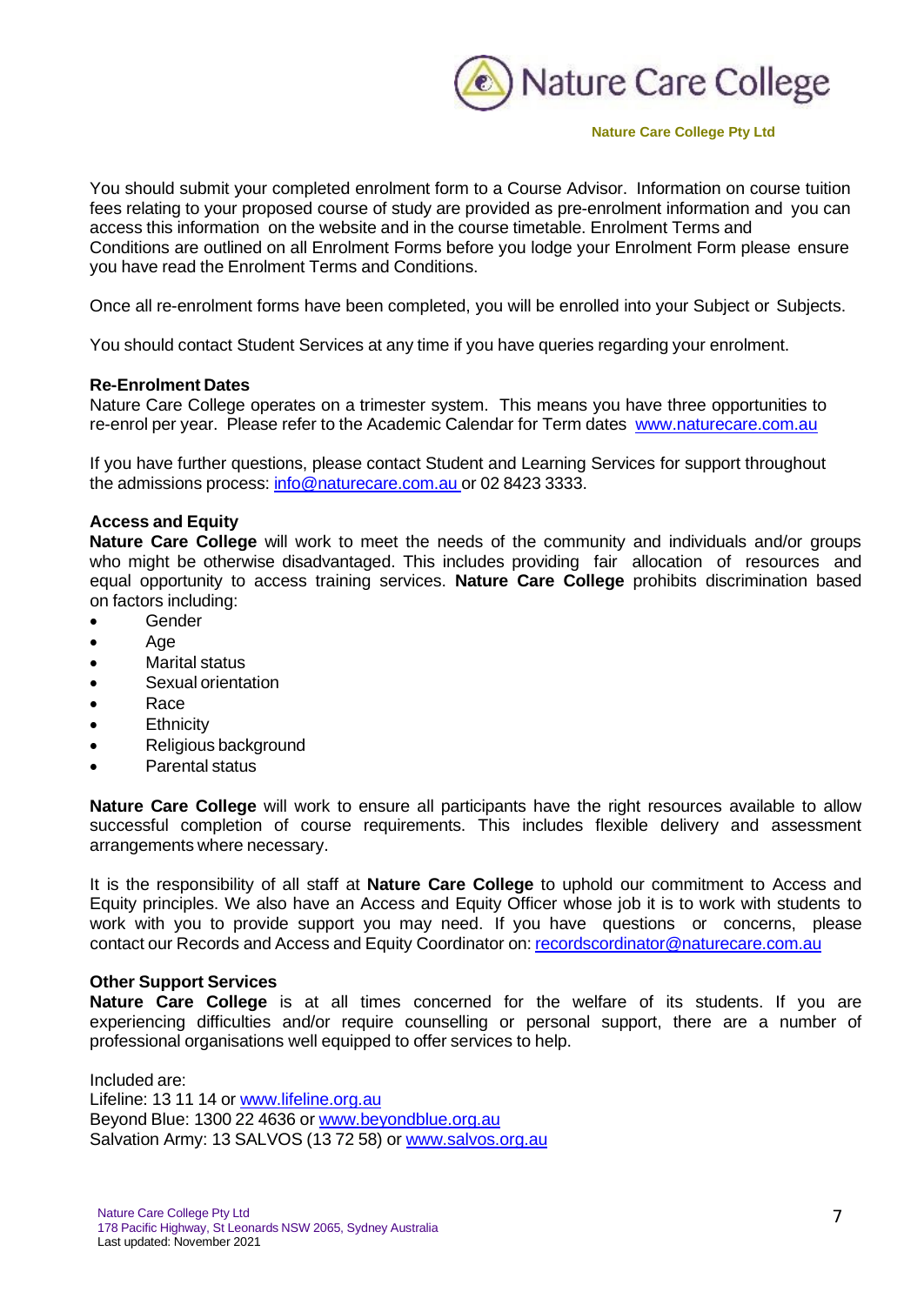

## <span id="page-7-0"></span>**Payment Options**

For a full list of payment options available, please refer to the Nature Care website: <http://www.naturecare.com.au/enrolment/payment-options/8>

VET FEE-HELP is **not available** for any course that is not accredited with ASQA. If you have any queries regarding course fees, please do not hesitate to contact our Student Learning Services team at: [info@naturecare.com.au.](mailto:info@naturecare.com.au)

#### <span id="page-7-1"></span>**Withdrawal Policy**

Course Credits can be granted for course fees paid, less a \$50 administration fee per subject provided advice of withdrawal is received in writing prior to the commencement of term (i.e. before Monday of week one (1) of term or one (1) week prior to the commencement of an intensive or workshop). Please advise the reason for withdrawal with supporting documentation. Choose your courses carefully as unfortunately we cannot accept responsibility for changes in your personal circumstances or work commitments which occur after the commencement of your course. Any course fees outstanding are still due and payable

The withdrawal policy above is provided as pre-enrolment information and is outlined on the Enrolment Terms and Conditions located on all enrolment forms

#### <span id="page-7-2"></span>**Course Information**

After your enrolment/re-enrolment has been successfully processed, you will be given access to training materials, usually in digital format.

A welcome email will be sent with log-in details so you can access **Nature Care's** online learning platform. This email will also confirm the date at which you will receive access to course materials.

The timetable showing the times and dates for the classes in which you are enrolled is available for to you to access on our website. Instructions will be included in the Welcome Email.

#### <span id="page-7-3"></span>**Resources requirements – continuing students**

- Textbooks **are not** provided.
- You will need to supply your own stationery materials.
- Access to a computer that has appropriate software and capacity to access learning and assessment materials
- Access to an internet connection with sufficient capacity to download course materials (e.g. broadband connection) and participate in online collaboration

## <span id="page-7-4"></span>**Duration**

Please refer to the Nature Care website for details regarding duration of your course, or subject. Should you have queries, please do not hesitate to contact our Student Learning Services Te[am:](mailto:info@naturecare.com.au) [info@naturecare.com.au](mailto:info@naturecare.com.au)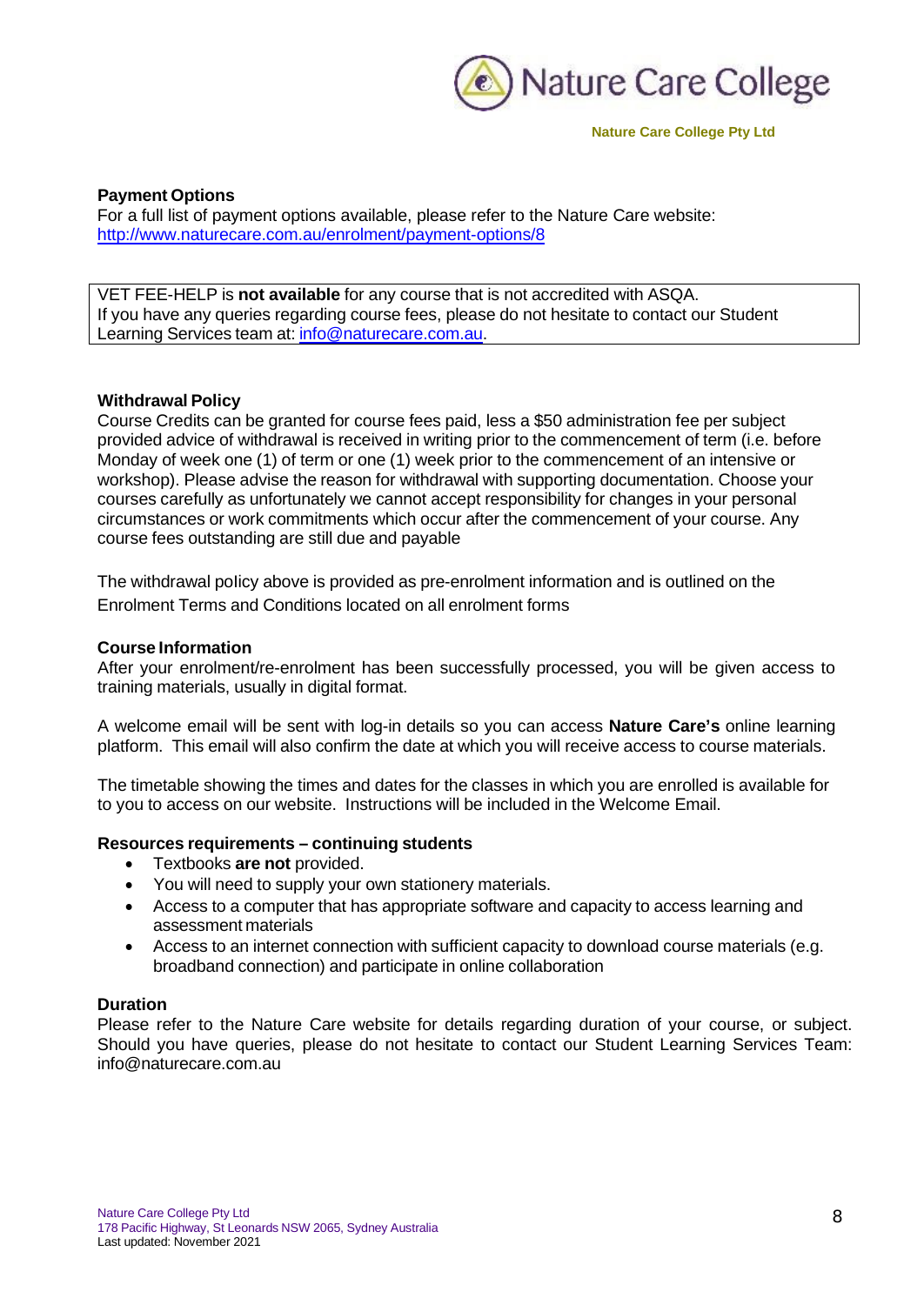

## **Assessment**

Access to details of assessment will be provided by your trainer and published on our E-Learning Platform (Moodle) (in subjects containing assessment).

If you have queries regarding assessment, please speak with your Trainer who will be happy to assist.

You will need to submit assessments by the due date and/or attend assessment events and/or meet the assessment requirements for a result to be recorded.

#### **Resubmissions**

If you fail an assessment, you will be given one opportunity to re-do some or the entirety of your assessment. If you decline to undertake this work, and/or decline to undertake it within the timeframe stated, a "Not Yet Competent" will be recorded on your record and, you will be asked to re-enrol in the subject again.

## <span id="page-8-0"></span>**Applying for recognition of learning already held**

Nature Care College recognises that you may come to us with existing knowledge and skills learned at work; in completion of another course; through professional experience and/or life experience which may be relevant to the qualification you're studying.

If you would like to apply for "credit" (i.e. an exemption from a particular subject) on the basis of your existing skills/knowledge, please be in contact with our Student Learning Services team who will be happy to talk you through the application process.

## <span id="page-8-1"></span>**Plagiarism**

All work that you submit must be your own. You will have signed a declaration at the start of each assessment that this will be the case.

Plagiarism is taking someone else's work and/or ideas and passing them off as your own. It is a form of cheating and is taken seriously by **Nature Care College**. To help you understand, the following are examples that constitute plagiarism:

- Copying sections of text and not acknowledging where the information has come from
- Mashing together multiple 'cut and paste' sections, without properly referencing them, to form an assessment response
- Presenting work that was done as part of a group as your own
- Using information (pictures, text, designs, ideas etc.) and not citing the original author(s)
- Unintentionally failing to cite where information has come from
- Recycling your own work or part of your own work from a previously completed assessment.

## <span id="page-8-2"></span>**Referencing**

When it comes to properly acknowledging where information has come from there are a range of styles and referencing protocols which different trainers prefer.

To assist students in referencing their work appropriately, students should use the following website (created by the University of Melbourne) to assist in adhering to each trainer's preferred referencing style: **<http://library.unimelb.edu.au/recite>**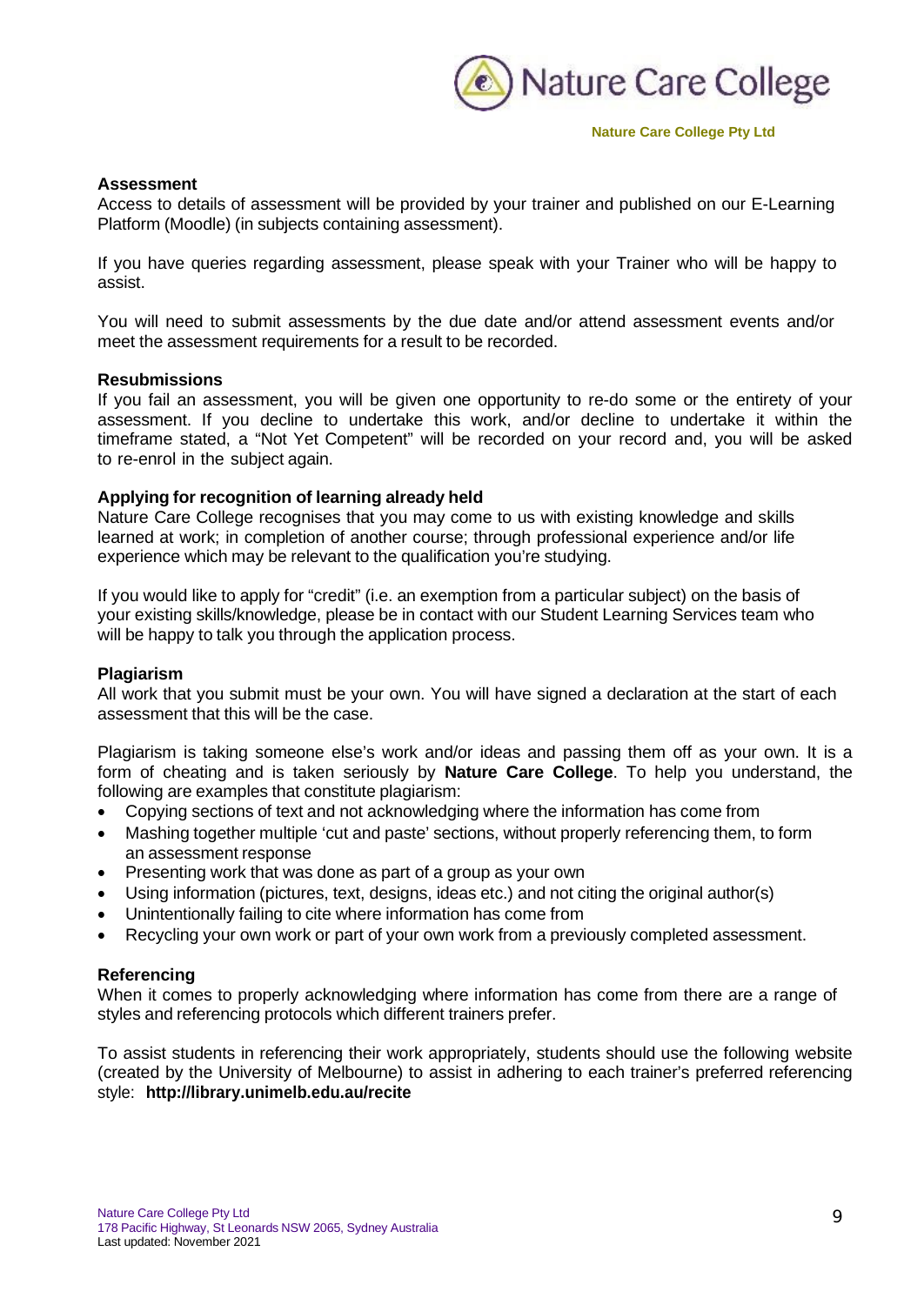

Additional resources students may also find [useful](http://guides.is.uwa.edu.au/ld.php?content_id=17350815) to refer to are:<br>APA: http://libquides.icu.edu.au/apa *APA: <http://libguides.jcu.edu.au/apa> [http://guides.is.uwa.edu.au/ld.php?content\\_id=17350815](http://guides.is.uwa.edu.au/ld.php?content_id=17350815)*

*Harvard: [https://www.adelaide.edu.au/writingcentre/referencing\\_guides/harvardStyleGuide.pdf](https://www.adelaide.edu.au/writingcentre/referencing_guides/harvardStyleGuide.pdf) [https://www.library.usyd.edu.au/subjects/downloads/citation/Harvard\\_Complete.pdf](https://www.library.usyd.edu.au/subjects/downloads/citation/Harvard_Complete.pdf)*

## <span id="page-9-0"></span>**Appeals**

Whilst as a student, you are able to lodge an appeal if you disagree with a decision regarding an assessment outcome, you are encouraged to speak with your assessor in the first instance. If you are not satisfied with the outcome of that discussion, you may request a formal review of the assessment decision. Contact Student Learning Services for details.

## <span id="page-9-1"></span>**Where to Get Help**

Talk to your trainer and/or assessor for help in understanding how to complete your assessments. They are happy to support you and can be contacted though our online Learning Platform Moodle.

## <span id="page-9-2"></span>**Student Conduct**

Just as Nature Care staff abide by a Code of Conduct, students also have obligations they are expected to meet. It is expected that you will participate with commitment in you studies, submit assessments (if your subject has assessments) on time, and behave in a manner that does not contravene workplace health and safety or the principle of respect for others.

Nature Care College views student misconduct seriously. We expect that our students will behave in an honest, respectful manner appropriate for a learning environment. Consequences of student misconduct vary up to and including expulsion from the course.

Examples of student misconduct include, but are not limited to:

- Academic misconduct including plagiarism and cheating
- Harassment, bullying and/or discrimination
- Falsifying information
- Any behaviour or act that is against the law
- Any behaviour that endangers the health, safety and wellbeing of others
- Insulting or abusing others
- Disruptive behaviour
- Acting non-professionally
- Attending classes while intoxicated (refer also: Smoking, Drugs and Alcohol)
- Intentionally damaging equipment and/or materials belonging to Nature Care

Consequences for misconduct will depend on the severity and frequency of the breach and include, but are not limited to:

- Formal reprimand (warning)
- Suspension from the course
- Student to reimburse the costs incurred by any damage caused
- Cancellation of enrolment without refund and/or credit
- Matter referred to the police

## <span id="page-9-3"></span>**Academic misconduct**

Plagiarism and cheating are serious offences. Students engaging in this behaviour will face disciplinary action.